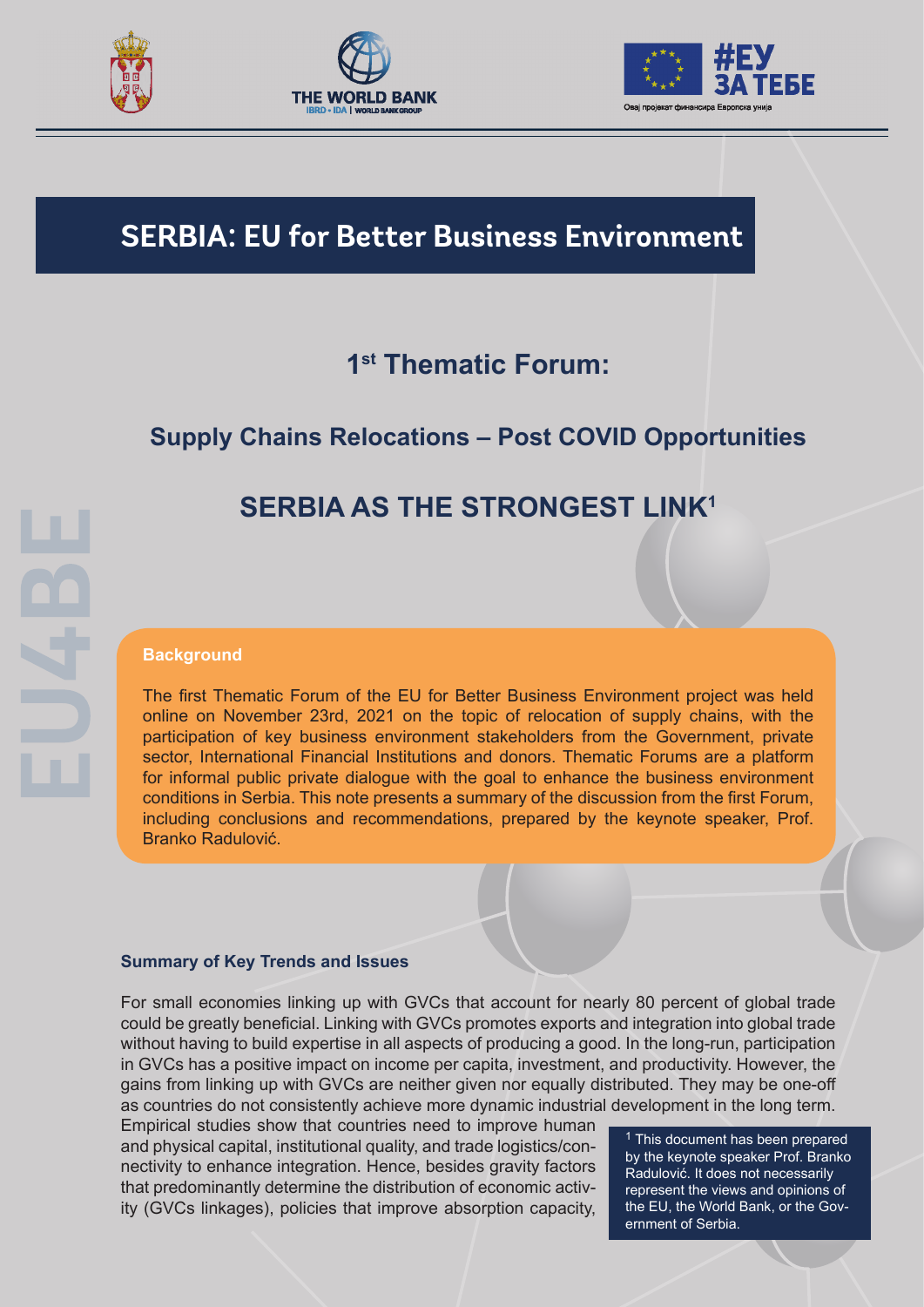





including dealing with the skills shortage, improvement of institutional quality, and logistic issues, play an essential role.

The COVID-19 pandemic exposed the fragility of a model distinguished by high fragmentation and interdependences between lead chain companies and suppliers located across several continents. The current pandemic affects production and transportation costs, making it challenging to resume sustainable business globally (e.g., South Asia – North Europe freight rates are 560% higher than October 2020). Trade fell more steeply in sectors characterized by complex value-chain linkages (e.g., electronics and automotive products). The effect is widespread as most companies report supply chain disruptions, downsize production capacities, or even temporary or permanent shut down of their production activities. However, even before pandemic trade and VGC growth have slowed due to the decline in overall economic growth, especially investment.

Serbia is a typical small emerging economy that relies on export-led growth. Concerning integration into GVCs, Serbia is currently economy with intensive "backward" linkages (substantial foreign value-added) and some "forward linkages" (the domestic value-added is embodied in intermediate exports that are further re-exported to third countries). It took almost two decades for Serbia to move from an economy mostly in commodities to limited manufacturing GVCs alongside commodities (WB WDR 2020). Thanks to FDI, the structure of exports is changing toward medium and high technology.

Serbia can strengthen its GVCs linkages by facilitating domestic firms' entry through local suppliers' integration or attracting foreign investors via greenfield or brownfield FDI. So far, Serbia has mainly focused on the second option via subsidies. FDI and VGC links in Serbia had a substantial positive effect on suppliers or firms located in the same industry. These firms enjoy higher productivity from technology transfer, higher quality standards, or higher competition. However, adverse effects on productivity of domestic firms sourcing from industries with a large share of FDI firms may have their productivity levels reduced, presumably due to mark-ups. These results suggest that Serbia may rethink enhancing absorptive capacity and VGC linkages.

Despite a robust economic recovery in 2021 supported by the authorities' substantial policy response, pandemic substantially changed the landscape for Serbian companies - prices of critical inputs, including electricity, are increasing, companies in several sectors are faced with supply chain disruptions and delays or lack of qualified workers especially in smaller cities and local-self-governments. Namely, the labour market is getting increasingly tight, making the issue of required skills essential.

There is a lack of awareness of Serbian companies to become suppliers to GVCs. Several successful initiatives, such as supplier development program to establish linkages with foreign companies implemented by the World Bank project in cooperation with the Regional Development Agency, or initiatives by German and Italian Chamber of Commerce including training programs. Still, companies generally lack knowledge and interest of becoming a supplier.

The clearance process (i.e., speed, simplicity, and predictability of formalities) by border control agencies, including customs and competence and quality of logistics services (e.g., transport operators, customs brokers), is not adequate. While Serbia has substantially improved the quality of trade and transport-related infrastructure, it is still ranked 65th among countries based on the World Bank Logistic Performance Index.

Nevertheless, due to nearshoring trends, the current and especially the future post-COVID environment represents an opportunity for Serbian companies to link with GVCs. Companies from major trade partners are looking to nearshore with competitive prices, lower transportation costs,